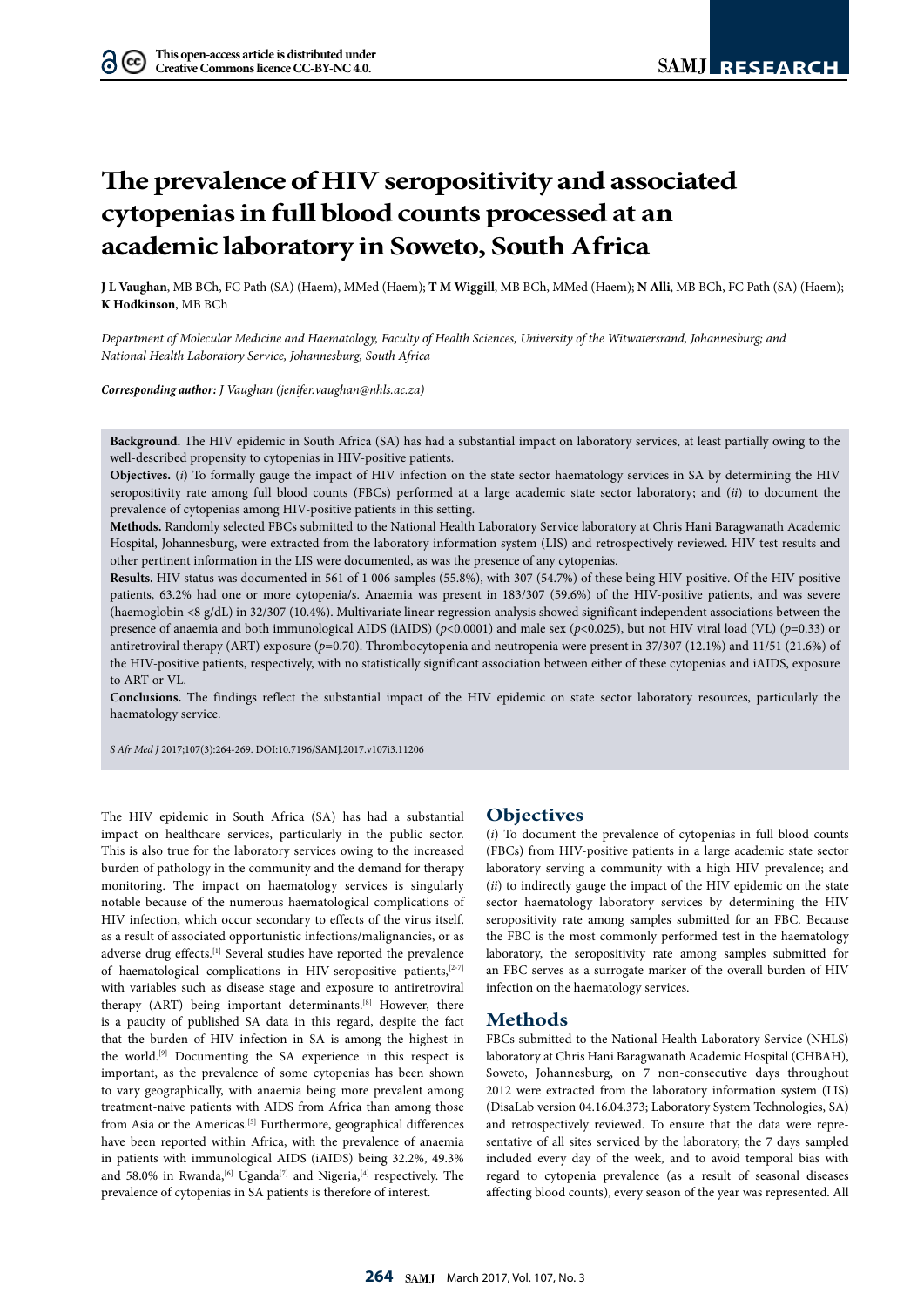the FBCs performed on each randomly selected day were extracted, pooled and then listed randomly through sorting the samples alphabetically by the first letter of the patient's name. This yielded 4 456 FBCs, of which the first 1 020 were sampled for analysis. The LIS repository for the included samples was then reviewed for relevant HIV test results where available, and the presence of any cytopenia/s was recorded. The samples included specimens collected from inpatient, outpatient and casualty facilities at CHBAH, as well as primary healthcare (PHC) clinics in Soweto. Anaemia in adults was defined as a haemoglobin (Hb) concentration <14 g/dL in males and <12 g/dL in females. For children, anaemia was defined as an Hb concentration below the age-specific reference ranges. Moderate and severe anaemia were defined as an Hb concentration <10 g/dL and <8 g/dL, respectively, for all age groups. Thrombocytopenia was defined as a platelet count <150  $\times$  10<sup>9</sup>/L, neutropenia as an absolute neutrophil count <2 × 109 /L and lymphopenia as a lymphocyte count below the age-specific reference range. The mean cell volume (MCV) was classified as low, normal or high based on age-specific laboratory reference ranges. Other information recorded from the LIS (where available) included demographic details, recent CD4 counts and HIV viral loads (VLs), as well as information pertaining to ART exposure. iAIDS was defined as a CD4 count <200 cells/µL in adults, and as a CD4 count <200 cells/µL or a CD4 percentage <15% in children aged >5 years, <15% in children aged 36 - 59 months, <20% in children aged 12 - 35 months and <25% in children aged <11 months. The study was approved by the Human Research Ethics Committee of the University of the Witwatersrand, Johannesburg (ref. no. M131025).

#### **Statistical analysis**

Statistical analysis was performed using Statistica software, version 12.0 (StatSoft, USA). Continuous data are presented as medians with interquartile ranges (IQRs) and categorical data as frequencies and percentages. The Mann-Whitney *U*-test was used to compare variables of interest. Multivariate linear regression analysis was performed to assess the relationship between anaemia, thrombocytopenia and neutropenia and various variables of interest. Where continuous data were not normally distributed, variables were log-transformed before regression analysis. For patients with an undetectable VL, the low detection limit was used for the purposes of statistical analysis. The reported adjusted beta coefficients are the antilog values of the calculated coefficients. Residual analysis was performed on all statistically significant results, and any data point with a standard residual of >2.5 was excluded from analysis. Blood counts in patients treated with different antiretroviral agents were compared by Kruskal-Wallis one-way analysis of variance followed by post hoc multiple comparisons of the mean rank scores between pairs of groups with a Bonferroni adjustment. Statistical significance was accepted at a *p*-value of <0.05.

# **Results**

## **HIV prevalence**

A total of 1 020 FBCs were extracted from the laboratory database, 14 of which were excluded from further analysis because they were repeat specimens collected on the same day. Of the remaining 1 006 samples, 212 (21.7%) were collected at PHC clinics around Soweto, 543 (54.0%) from the casualty department, wards or intensive care units (ICUs) of CHBAH, and the remainder (25.0%) from the hospital outpatient departments. HIV status was documented in 561 patients (55.8%), of whom 307 (54.7%) were HIV-positive. Test results were most frequently available for patients seen in medical wards, the haematology/oncology departments and outpatient/PHC facilities (the latter probably owing to the large proportion of samples received

from these sites for the purposes of ART monitoring) (Table 1). Close to one-third of the HIV-positive patients were inpatients, the greatest proportion of whom were admitted to medical wards (46.9%), while <10% were admitted to ICUs, obstetrics/gynaecology wards and paediatric wards. Within the major hospital disciplines, the HIV seropositivity rate was highest in the medical wards (close to 60%), lowest in the paediatric units  $(\langle 20\% \rangle)$ , and  $\sim 28$  - 40% in the other departments assessed (Table 1). Pertinent demographic and HIVrelated details of the HIV-positive patients are summarised in Table 2.

#### **Cytopenia prevalences**

Cytopenia/s were present in 194/307 (63.2%) of the patients. An isolated cytopenia was present in 157/194 (80.9%), while 32/194 (16.5%) and 5/194 (2.6%) had bi- and pancytopenia, respectively. A significantly larger proportion of patients with one or more cytopenia/s had iAIDS compared with those without any cytopenia (52.7% (77/146) v. 17.5% (17/97); *p*<0.0001). In contrast, the proportions of patients on ART did not differ significantly between those with and without cytopenias (79.0% (79/100) v. 88.3% (68/77); *p*=0.1). Cytopenias were significantly more common among inpatients (*p*<0.0001), with >90% of inpatients having one or more cytopenia/s as opposed to <50% of outpatients (Table 1).

#### **Anaemia analysis**

Among the HIV-positive patients, 183/307 (59.6%) had anaemia (median Hb 11.6 g/dL), which was severe in 32/307 (10.4%). Anaemia was significantly more common in HIV-positive adult males than in HIV-positive adult females (*p*=0.047), being present in 70/99 males (70.7%) v. 101/176 females (57.4%) (median Hb 12.3 g/dL (IQR 8.80 - 14.33) v. 11.5 g/dL (IQR 9.63 - 12.68), respectively). Among HIVpositive adults, the CD4 count was significantly lower in individuals with anaemia than in those with normal Hb concentrations (median CD4 count 159 cells/µL v. 400 cells/µL, respectively; *p*<0.0001), but did not differ between HIV-positive adult males and females with anaemia (median CD4 count 164 cells/µL v. 177 cells/µL, respectively; *p*=0.785). Among the HIV-positive children and adolescents, only 12/31 (38.7%) had anaemia (median Hb 11.3 g/dL).

Both anaemia and severe anaemia were significantly more prevalent among inpatients than outpatients (*p*<0.0001), with a particularly high rate of severe anaemia among the HIV-positive patients admitted to medical wards (35.6%). Further information regarding the prevalence of anaemia among HIV-positive patient subgroups is summarised in Table 3.

Multivariate linear regression analysis showed significant independent associations between the presence of anaemia and both iAIDS (adjusted beta coefficient 0.41; standard error (SE) 0.10; *p*<0.0001) and male sex (adjusted beta coefficient 0.196; SE 0.09; *p*<0.025), while no significant relationship was found between anaemia and exposure to ART ( $p=0.70$ ), VL ( $p=0.33$ ) or age ( $p=0.14$ ). Severe anaemia was significantly inversely related to exposure to ART on multivariate linear regression analysis (adjusted beta coefficient –0.32; SE 0.15; *p*=0.035), but was not associated with the presence of iAIDS (*p*=0.16), sex (*p*=0.68), age (*p*=0.97) or VL (*p*=0.66). A Bonferroni-adjusted Kruskal-Wallis analysis showed no significant difference in the Hb concentration between patients treated with the various antiretroviral regimens (Fig. 1).

The median MCV was 91.1 fL (IQR 83.2 - 98.3), and the MCV was low, normal and high in 36/307 (11.7%), 198/307 (64.5%) and 70/307 (22.8%), respectively, of the HIV-positive patients. Of the patients with macrocytosis, normocytosis and microcytosis, 28/70 (40.0%), 43/198 (21.7%) and 33/36 (91.7%), respectively,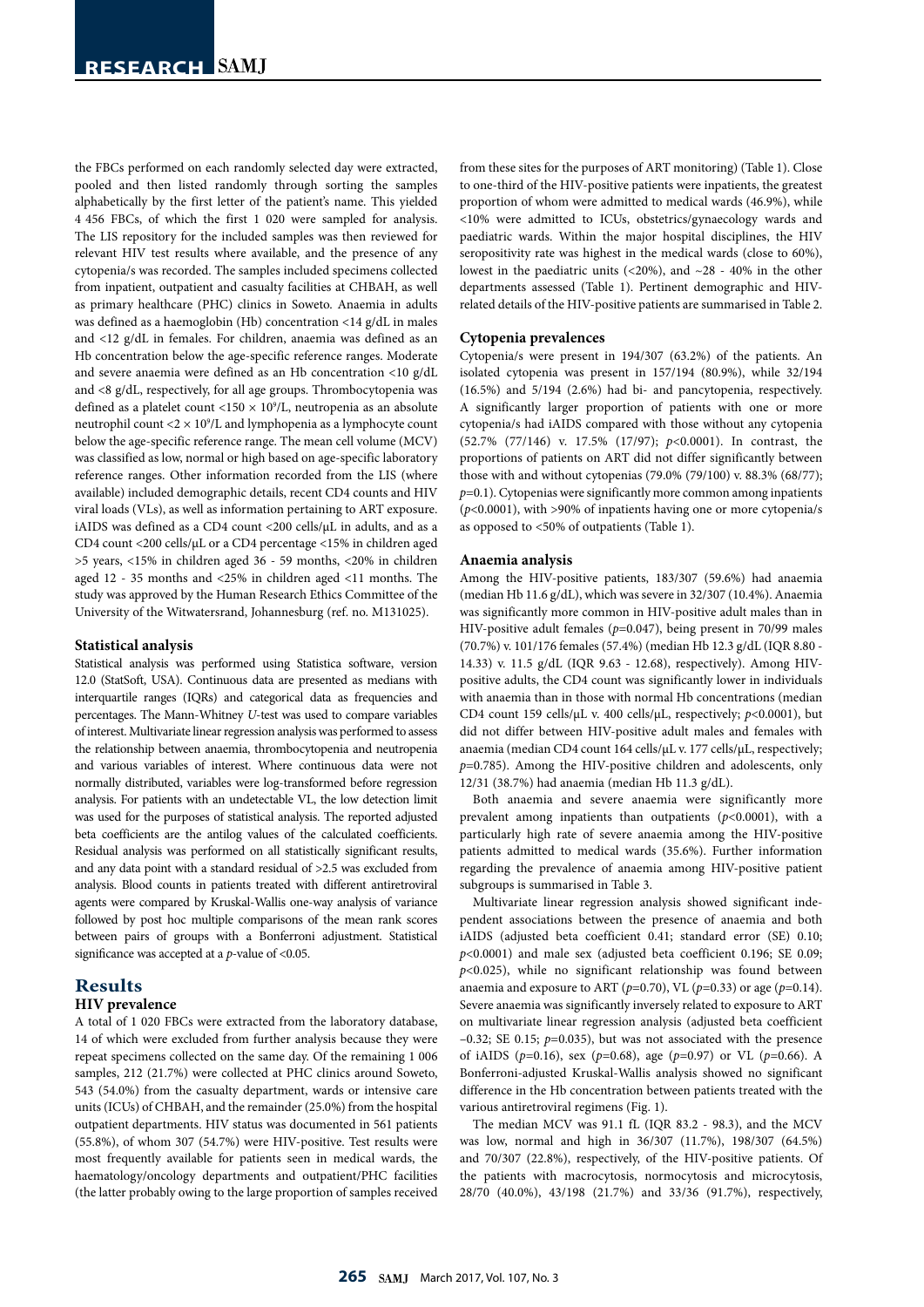had anaemia. The median MCV and the prevalence of microcytic anaemia did not differ statistically between males and females (median MCV 90.7 fL v. 91.2 fL; *p*=0.94 and microcytic anaemia prevalence 12.5% v. 9.4%; *p*=0.85).

# **Thrombocytopenia analysis**

Among the HIV-positive patients, the median platelet count was  $254 \times 10^9$ /L (IQR 204 - 324). Thrombocytopenia was present in 37/307 (12.1%), with 20 (54.5%) of these having a platelet count <100  $\times$  10<sup>9</sup>/L. Thrombocytopenia was uncommon in outpatients but present in close to 30% of inpatients, with a particularly high prevalence in patients admitted to medical wards (37.8%) (Table 1). Further information regarding the prevalence of thrombocytopenia among HIVpositive patient subgroups is summarised in Table 3. Multivariate linear regression analysis showed marginally significant independent associations between the presence of thrombocytopenia and both iAIDS (*p*=0.09) and exposure to ART (*p*=0.07), while no significant relationship was found between thrombocytopenia and VL (*p*=0.81). A Bonferroni-adjusted Kruskal-Wallis analysis showed no significant difference in the platelet count between patients treated with the various antiretroviral regimens.

## **Leucocyte subset analysis**

A differential white cell count was requested in 51/307 HIV-positive patients (16.6%), with median neutrophil, lymphocyte and monocyte counts of  $3.42 \times 10^9$ /L (IQR 2.23 -6.43),  $1.34 \times 10^9$ /L (IQR 0.67 - 2.08) and  $0.49 \times 10^{9}$ /L (IQR 0.22 - 0.80), respectively. Neutropenia was present in 11/51 patients (21.6%), with 6/51 (11.8%) and 4/51 (7.8%) having neutrophil counts  $<$ 1.5  $\times$  10 $^{\circ}/$ L and  $<$ 1  $\times$  10<sup>9</sup>/L, respectively. Lymphopenia was present in 18/51 patients (35.3%). Further information regarding the prevalences of neutropenia and lymphopenia in HIVpositive patient subgroups is summarised in Table 3. On multivariate regression analysis, no significant relationship was evident between neutropenia and VL (*p*=0.23), ART exposure  $(p=0.15)$  or the presence of iAIDS (*p*=0.22), and a Bonferroni-adjusted Kruskal-Wallis analysis showed no significant differences in the neutrophil count between patients treated with the various antiretroviral regimens.

# **Discussion**

In this study conducted at the NHLS laboratory at CHBAH, 307 (30.5%) of the 1 006 patients included were documented

|                                                                                                           | Documented                                                                                                                |                      |                         |                      | Any                     | Anaemia,<br>$n/N$ (%)          | $n/N$ (%)<br>FP.               |                 |                  |
|-----------------------------------------------------------------------------------------------------------|---------------------------------------------------------------------------------------------------------------------------|----------------------|-------------------------|----------------------|-------------------------|--------------------------------|--------------------------------|-----------------|------------------|
|                                                                                                           | <b>HIV</b> status,<br>$n/N$ (%)                                                                                           | $n/N$ (%)<br>$HIV+,$ | n/N(%)<br>iAIDS,        | On ART,<br>$n/N$ (%) | cytopenia,<br>$n/N$ (%) | (severe anaemia,<br>n/N(%)     | (platelets <100,<br>n/N(96)    | $n/N$ (%)<br>È, | $n/N$ (%)<br>LP, |
| Inpatients                                                                                                | 253/545<br>(46.4)                                                                                                         | 96/253 (37.9)        | 50/77 (64.9)            | 30/42(71.4)          | 90/96 (93.8)            | (25/96 (26.0))<br>79/96 (82.3) | (17/96(17.7))<br>28/96 (29.2)  | 7/37 (18.9)     | 17/37 (45.9)     |
| Medicine                                                                                                  | 78/114 (68.4) 45/78 (57.7)                                                                                                |                      | 29/38 (76.3)            | 13/18 (72.2)         | 42/45 (93.3)            | (16/45 (35.6))<br>41/45 (91.1) | (12/45 (26.7))<br>17/45 (37.8) | 3/19 (15.8)     | 9/19 (47.4)      |
| Surgery                                                                                                   | 49/120 (40.8) 18/49 (36.7)                                                                                                |                      | 7/16 (43.8)             | 4/7 (57.1)           | 17/18 (94.4)            | (2/18(11.1))<br>17/18 (94.4)   | (1/18(5.6))<br>1/18 (5.6)      | $1/3$ (33.3)    | $1/3$ (33.3)     |
| Paediatrics                                                                                               | 39/80 (48.8)                                                                                                              | 7/39 (18.0)          | 3/4 (75.0)              | 3/3 (100)            | 7/7 (100)               | (1/7(14.3))<br>5/7(71.4)       | (1/7(14.3))<br>3/742.9         | 2/7 (28.6)      | 2/7 (28.6)       |
| gynaecol<br>Obstet/                                                                                       | 20/86 (23.3)                                                                                                              | 8/20 (40.0)          | 1/7(14.3)               | 2/3 (66.6)           | 6/8 (75.0)              | (1/8(12.5))<br>5/8(62.5)       | (1/8(12.5))<br>2/8 (25.0)      | 0/1(0)          | 0/1(0)           |
| $\rm haematology$<br>Oncology/                                                                            | 49/61 (80.3)                                                                                                              | 14/49 (28.6)         | 5/8 (62.5)              | 12/12 (100)          | 12/14(85.7)             | 10/14 (71.4)<br>(1/14(7.1))    | (2/14(14.3))<br>4/14 (28.6)    | 2/14 (14.3)     | 4/14(28.6)       |
| LC                                                                                                        | 21/55 (38.2)                                                                                                              | 6/21(28.6)           | $3/4$ (75.0)            | $2/4$ (50.0)         | 5/6 (83.3)              | (1/6(16.7))<br>5/6 (83.3)      | 1/6 (16.7)<br>(0/6(0))         | 0/1(0)          | 0/1(0)           |
| Outpatients <sup>#</sup>                                                                                  | 287/437 (65.7) 204/287 (                                                                                                  |                      | $72.4)$ $42/162$ (25.9) | 111/129 (86.0)       | 99/204 (48.5)           | 94/204 (46.1)<br>(7/204 (3.4)) | (1/204(0.5))<br>8/204 (3.9)    | 3/7(42.8)       | 1/7(14.3)        |
| "See text for definitions of the cytopenias.<br>Excluding oncology outpatients.<br>Including outpatients. | HIV+ = HIV-positive; TP = thrombocytopenia; NP = neutropenia; LP = lymphopenia; Obstet/gymaecol = obstetrics/gymaecology; |                      |                         |                      |                         |                                |                                |                 |                  |

to be HIV-positive, of whom 63.2% had one or more cytopenia/s. These were significantly more common among individuals who were inpatients or had iAIDS, but also occurred in close to 50% of outpatients and

in >50% of those on ART. Anaemia was the most prevalent blood count derangement, being present in  $~10\%$  of all patients,  $\sim$ 70% of ART-naive patients and  $\sim$ 80% of patients with iAIDS. The prevalence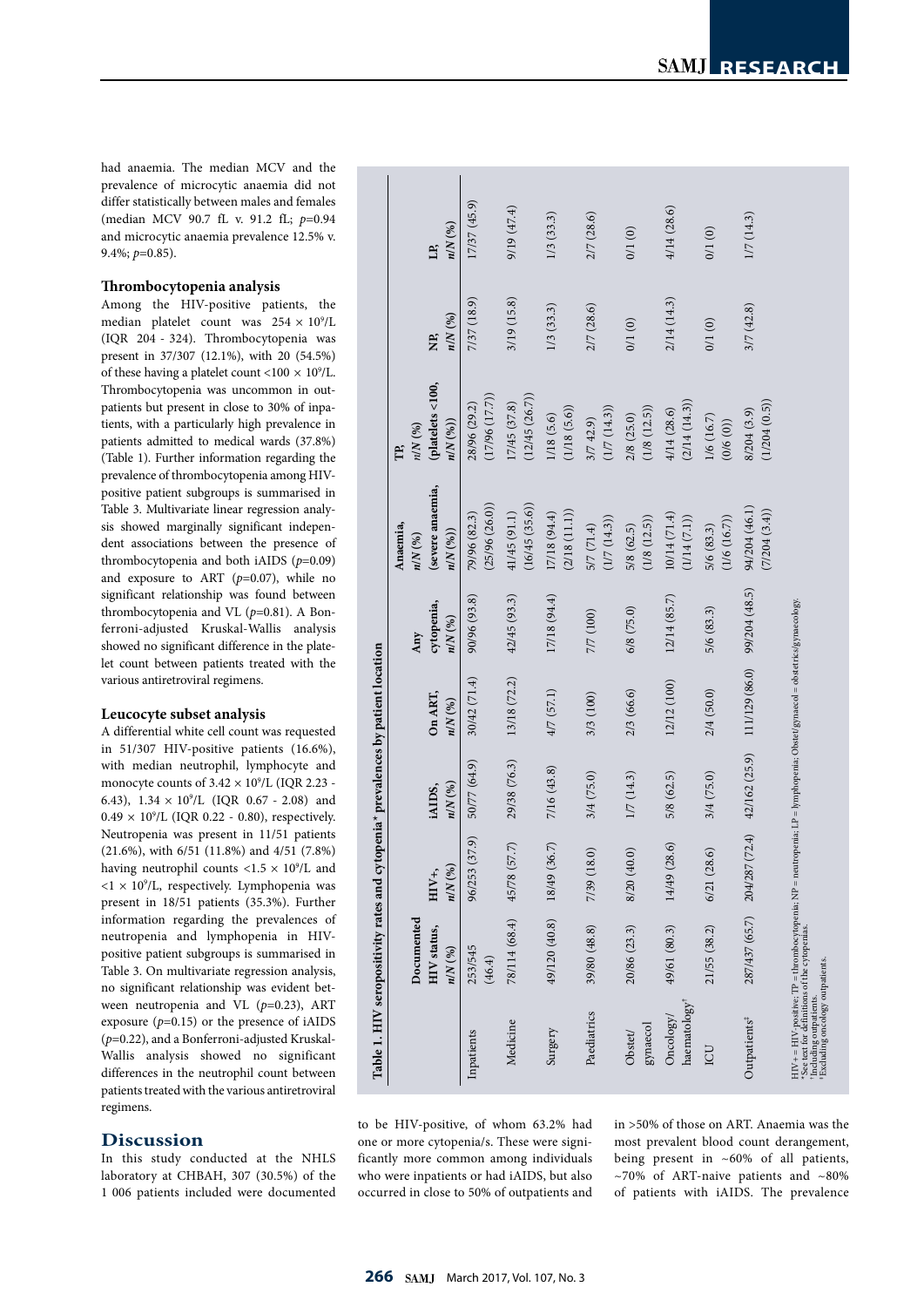| in ART-naive patients was generally substantially higher than                                |
|----------------------------------------------------------------------------------------------|
| prevalences documented in previous studies from other parts                                  |
| of Africa, which ranged from $\sim$ 20% to 50%. <sup>[6,7]</sup> With regard to              |
| other studies conducted among South Africans, the prevalence of                              |
| anaemia among ART-naive patients was similar to that reported                                |
| by Kerkhoff <i>et al.</i> , <sup>[10]</sup> (~70%), but higher than that documented by       |
| Takuva et al. <sup>[11]</sup> and Firnhaber et al., <sup>[5]</sup> who both reported anaemia |
| (Hb <10 g/dL) in $\sim$ 20 - 25% of patients (as opposed to $\sim$ 40%                       |
| with Hb concentrations in this range in our study). The generally                            |
| higher anaemia prevalence observed in this study compared with                               |
| the majority of other African cohorts may be attributable to the                             |

| Table 2. Demographic and HIV-related details of the<br><b>HIV-positive patients</b> |                        |
|-------------------------------------------------------------------------------------|------------------------|
| Age, median (range)                                                                 | 36 yr (2 mo - 91 yr)   |
| Age > 18 yr, $%$                                                                    | 89.9                   |
| Male/female ratio                                                                   | 0.57:1                 |
| CD4 count ( $\times$ 10 <sup>6</sup> /L), median (IQR)                              |                        |
| Adults $(n=218)$                                                                    | $265.5(114.8 - 467.8)$ |
| $<$ 18 yr (n=25)                                                                    | 549.0 (261.5 - 1 014.0 |
| iAIDS, %                                                                            |                        |
| Adults $(n=218)$                                                                    | 39.5                   |
| $<$ 18 yr ( <i>n</i> =25)                                                           | 32.0                   |
| On ART, (%)                                                                         |                        |
| All $(N=177)$                                                                       | 83.1                   |
| Adults $(n=154)$                                                                    | 82.5                   |
| <18 yr $(n=23)$                                                                     | 87.0                   |
| Type of ART ( $N=80$ ), $n$ (%)                                                     |                        |
| Zidovudine based                                                                    | 14 (17.5)              |
| Stavudine based                                                                     | 16(20.0)               |
| Tenofovir based                                                                     | 29(36.3)               |
| Abacavir based                                                                      | 9(11.3)                |
| <b>PMTCT</b>                                                                        | 12(15.0)               |
| PMTCT = prevention of mother-to-child transmission.                                 |                        |

fact that many of the previous studies in this field were performed in patients who were either enrolled in clinical trials or seen at outpatient ART clinics. In contrast, our study included patients hospitalised with HIV-related complications, among whom the prevalence of cytopenia/s would be expected to be higher than in more clinically stable patients. Nonetheless, the findings are of concern given the well-documented adverse prognosis associated with anaemia in HIV-positive patients.<sup>[2,12]</sup>

Multivariate regression analysis confirmed significant independent associations between anaemia and both male sex and iAIDS. Interestingly, these variables were not independently associated with severe anaemia, while a significant inverse relationship between the presence of severe anaemia and ART exposure was noted. This suggests that ART is protective against severe anaemia, regardless of immune status. Also of note was that the prevalence of anaemia was substantially lower in patients aged <18 years than in older patients, which may be due to the somewhat lower prevalence of iAIDS in these patients. Although certain antiretroviral agents (particularly



*Fig. 1. Comparison of Hb concentrations in patients (*N*=80) treated with various antiretroviral regimens. (TDF = tenofovir; PMTCT = prevention of mother-to-child transmission; D4T = stavudine; AZT = zidovudine; ABC = abacavir.)*

|                        |                    |               |             |              | <b>ART</b> naive |
|------------------------|--------------------|---------------|-------------|--------------|------------------|
|                        | All HIV+ patients, | On ART,       | ART naive,  | iAIDS,       | with iAIDS,      |
|                        | $n/N$ (%)          | $n/N$ (%)     | $n/N$ (%)   | $n/N$ (%)    | $n/N$ (%)        |
| Any cytopenia          | 194/307 (63.2)     | 73/147 (53.7) | 21/30(70.0) | 77/94 (81.9) | 14/16(87.5)      |
| Anaemia                |                    |               |             |              |                  |
| All                    | 183/307 (59.6)     | 75/147 (51.0) | 21/30(70.0) | 75/94 (79.8) | 14/16(87.5)      |
| Severe                 | 32/307 (10.4)      | 10/147(6.8)   | 6/30(20.0)  | 19/94 (20.2) | 3/16(18.8)       |
| Moderate               | 91/307 (29.6)      | 29/147 (19.7) | 12/30(40.0) | 64/94(68.1)  | 10/16(62.5)      |
| Microcytic             | 33/183 (18.0)      | 12/75(16.0)   | 4/21(19.0)  | 16/75(21.3)  | 3/14(21.4)       |
| Normocytic             | 122/183 (66.7)     | 44/75 (58.7)  | 15/21(71.4) | 48/75(64.0)  | 10/14(71.4)      |
| Macrocytic             | 28/183(15.3)       | 19/75(25.3)   | 2/21(9.5)   | 11/75(14.7)  | 1/14(7.1)        |
| Thrombocytopenia       | 37/307 (12.1)      | 14/147(9.5)   | 8/30(26.7)  | 23/94(24.5)  | 6/16(37.5)       |
| Neutropenia            | 11/51(21.6)        | 3/23(13.0)    | 1/5(20.0)   | 5/28(17.9)   | 1/5(20.0)        |
| Lymphopenia            | 18/51(35.3)        | 4/23(17.4)    | 2/5(40.0)   | 15/28(53.7)  | 2/5(40.0)        |
| $HIV+ = HIV-positive.$ |                    |               |             |              |                  |

# **Table 3. Prevalence of cytopenia in HIV-positive patient subgroups**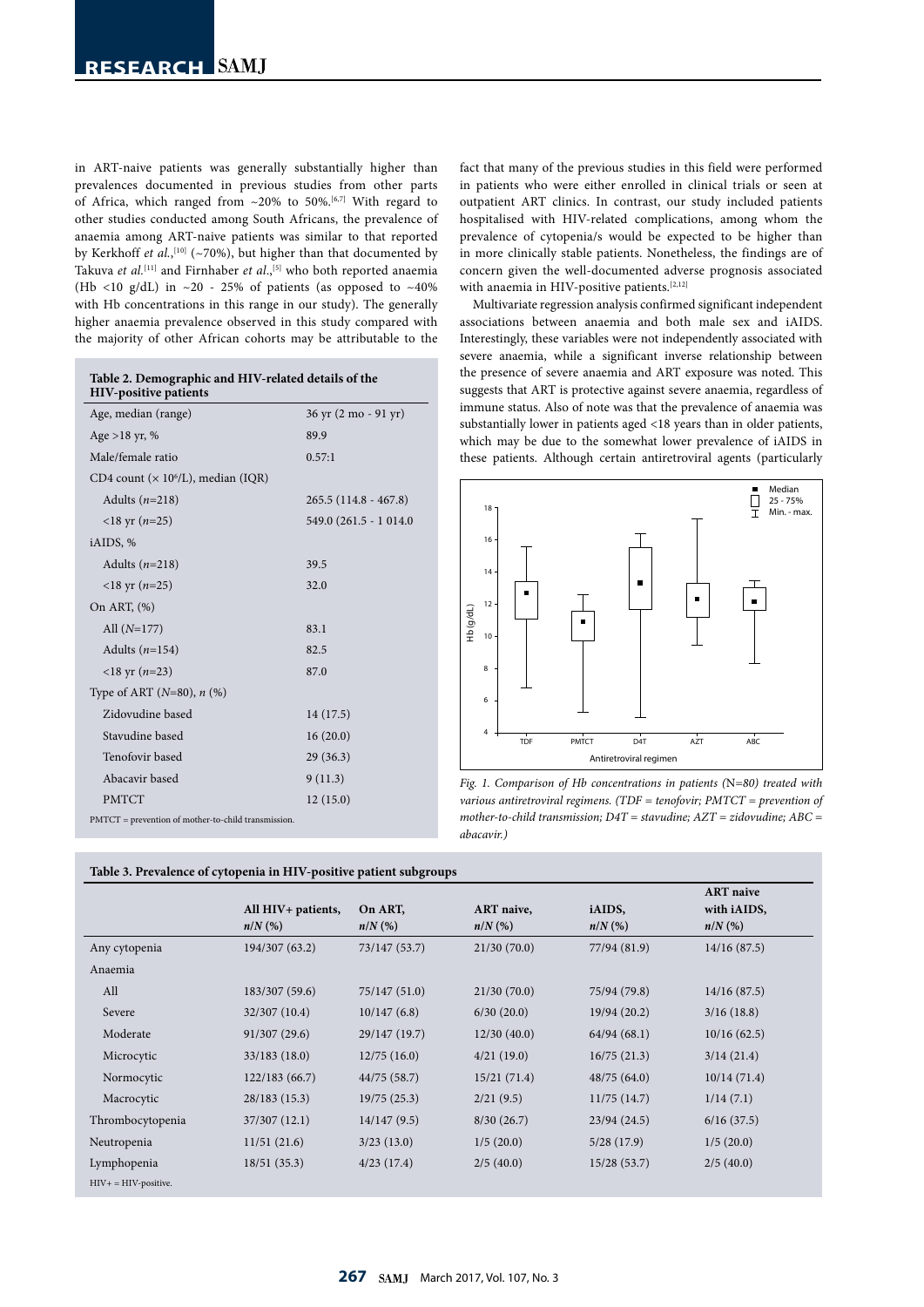zidovudine) are reported to be associated with an increased risk of anaemia, the Hb level did not appear to be affected by the ART regimens used in this study. However, this finding should be treated with reserve, as the duration of ART exposure has not been taken into account, and the fairly limited data available about type of ART exposure may compromise the accuracy of these results.

Anaemia was microcytic in 18.0% of the HIV-positive patients and in 21.4% of the ART-naive patients with iAIDS. This is substantially lower than figures reported by Firnhaber *et al*.<sup>[5]</sup> in a study that compared the prevalence of various cytopenias in ART-naive patients from Africa, Asia and the Americas, where anaemia was found to be microcytic in 50% of cases.<sup>[5]</sup> Furthermore, in contrast to other studies, we found no significant difference in the MCV between males and females,[3] no difference in the prevalence of microcytic anaemia according to sex,<sup>[2]</sup> and a higher prevalence of anaemia in males than in females.[5,9] Collectively, these findings suggest that iron deficiency (the commonest cause of microcytic anaemia, and the form to which females are particularly predisposed) is not as highly prevalent in this population of patients as in other developing countries. Further investigation in this regard would be of interest.

Thrombocytopenia and neutropenia were present in 12.1% and 21.6% of patients, respectively, with a platelet count <100  $\times$  10<sup>9</sup>/L in 6.5% and a neutrophil count <1  $\times$  10<sup>9</sup>/L in 7.8%. These prevalences are somewhat higher than those reported elsewhere,<sup>[3-6]</sup> probably for the same reasons cited for the differences in the prevalence of anaemia. Thrombocytopenia was marginally associated with the presence of iAIDS and exposure to ART, while no significant association was evident between any HIV-related parameters and neutropenia.

HIV status was documented in close to 50% of the samples, with the highest rates of documentation in patients admitted to the medical wards and haematology/oncology units. In contrast, documentation rates were <50% in the other departments assessed, which may be due to point-of-care screening in some instances, or known results from testing at other sites. Nonetheless, these findings raise concern about the possibility that patients are generally only tested when they present with pathology that may be attributable to HIV infection. In the context of a community with a high HIV prevalence, failure to systematically screen all patients presenting to healthcare facilities (including those without HIV-related pathology) would appear to be a missed opportunity to improve early initiation of ART in otherwise asymptomatic patients. Further studies in this respect would be of value.

Among all the patients included, we found a documented HIV seropositivity rate of >30%, with >50% of the samples with documented HIV status being collected from HIV-positive patients. Over 20% of the samples included were collected from HIV-positive patients in the outpatient/PHC setting, which probably reflects an increase in demand for laboratory testing related to ART monitoring. With the subsequent change in CD4 threshold, which means that all HIV-positive patients are now offered ART, the demand for laboratory resources would be expected to have risen since these data were collected. Among inpatients, the highest seropositivity rate was seen in the medical wards, where close to 60% of the patients were HIV-positive. The HIV seropositivity rates in most of the other disciplines assessed was  $\sim$  28 - 40%, the exception being in the paediatric wards, where the lower rate (<20%) testifies to the success of the prevention of mother-to-child transmission programme. As an FBC is performed at least once in most hospital inpatients, HIV seropositivity rates in the FBCs collected from this patient subgroup can be viewed as a surrogate for rates among hospital inpatients in general. As there is very little formal documentation of the latter in

the literature, these findings are of interest and reflect the significant burden of HIV infection among hospitalised state sector patients. However, these results should be treated with some degree of reserve given the fairly poor HIV documentation rate in most of the units (most notably in the obstetrics and gynaecology department). Since doctors are more likely to test for HIV when patients present with symptoms or possible complications of HIV infection, the prevalence rates reported here may be inflated. However, we found a similar seropositivity rate in the medical wards to that reported by Meintjes et al.,<sup>[13]</sup> who systematically tested patients admitted to the medical admission ward of a hospital serving a community in Cape Town of similar demographics to that served by CHBAH during 2012 and 2013. Furthermore, HIV seropositivity rates in women attending antenatal clinics in the City of Johannesburg and the West Rand in 2012 were 29.6% and 35.6%, respectively,  $[14]$  which are very similar to the rates we found in the non-medical disciplines. As sick patients with HIV are likely to seek medical assistance, it is not unexpected for hospital seropositivity rates to be higher than those of the surrounding apparently well community.

#### **Study limitations**

Limitations of this study include the limited data available on type and duration of ART exposure, which compromise accurate analysis in this respect. Differential white cell counts were available in <20% of patients, and the assessment for the prevalence of neutropenia is consequently weak. Furthermore, no information on transfusion history was available, which may affect the prevalence rates of cytopenias as well as assessment of their severity. Lastly, since this study was performed, ART guidelines have changed in respect of antiretroviral agents employed as well as the CD4 threshold for therapy initiation, which may have affected the prevalence of cytopenias to some extent. However, since cytopenias mainly occurred in patients with iAIDS (irrespective of ART), treatment of patients with normal CD4 counts is unlikely to have impacted on cytopenia rates in the short term. A follow-up study in this regard would be of interest.

## **Conclusions**

More than 30% of the samples received for an FBC at the CHBAH NHLS laboratory were collected from HIV-positive patients, and the HIV seropositivity rate was >50% in those with documented HIV status. Among hospital inpatients, more than one-third were HIV-positive, with close to 50% of these being admitted to medical wards. Over 60% of the HIV-positive patients had one or more cytopenia/s, with anaemia being the most prevalent. Cytopenias were significantly more common among inpatients and individuals with iAIDS, but also occurred in close to 50% of outpatients and >50% of those on ART. These findings reflect the substantial impact of the HIV epidemic on state sector hospital and laboratory resources, particularly the haematology service.

- 1. Sloand E. Hematologic complications of HIV infection. AIDS Rev 2005;7(4):187-196.
- 2. Sullivan PS, Hanson DL, Chu SY, Jones JL, Ward JW. Epidemiology of anemia in human immuno-deficiency virus (HIV)-infected persons: Results from the multistate adult and adolescent spectrum of HIV disease surveillance project. Blood 1998;91(1):301-308.
- 3. Dikshit B, Wanchu A, Sachdeva RK, Sharma A, Das R. Profile of hematological abnormalities of Indian HIV infected individuals. BMC Blood Disord 2009;9(1):5. http://dx.doi.org/10.1186/1471-2326-9-5 4. Akinbami A, Oshinaike O, Adeyemo T, et al. Hematologic abnormalities in treatment-naïve HIV
- patients. Infect Dis Res Treat 2010;3(1):45-49. http://dx.doi.org/10.4137/IDRT.S6033<br>5. Firnhaber C, Smeaton L, Saukila N, et al. Comparisons of anemia, thrombocytopenia, 5. First Library C, Smeather Library Library Control Processors of anemia, thrombocytopenia, and neutropenia, and neutropenia, and neutropenia, and neutropenia, and neutropenia, and neutropenia, and neutropenia, and neutro
- at initiation of HIV antiretroviral therapy in Africa, Asia, and the Americas. Int J Infect Dis 2010;14(12):e1088-e1092. http://dx.doi.org/10.1016/j.ijid.2010.08.002
- 6. Munyazesa E, Emile I, Mutimura E, et al. Assessment of haematological parameters in HIV-infected and uninfected Rwandan women: A cross-sectional study. BMJ Open 2012;2(6). [http://dx.doi.](http://dx.doi.org/10.1136/bmjopen-2012-001600 ) [org/10.1136/bmjopen-2012-001600](http://dx.doi.org/10.1136/bmjopen-2012-001600 )
- 7. Kyeyune R, Saathoff E, Ezeamama AE, Loscher T, Fawzi W, Guwatudde D. Prevalence and correlates of cytopenias in HIV-infected adults initiating highly active antiretroviral therapy in Uganda. BMC Infect Dis 2014;14(1):496. http://dx.doi.org/10.1186/1471-2334-14-496